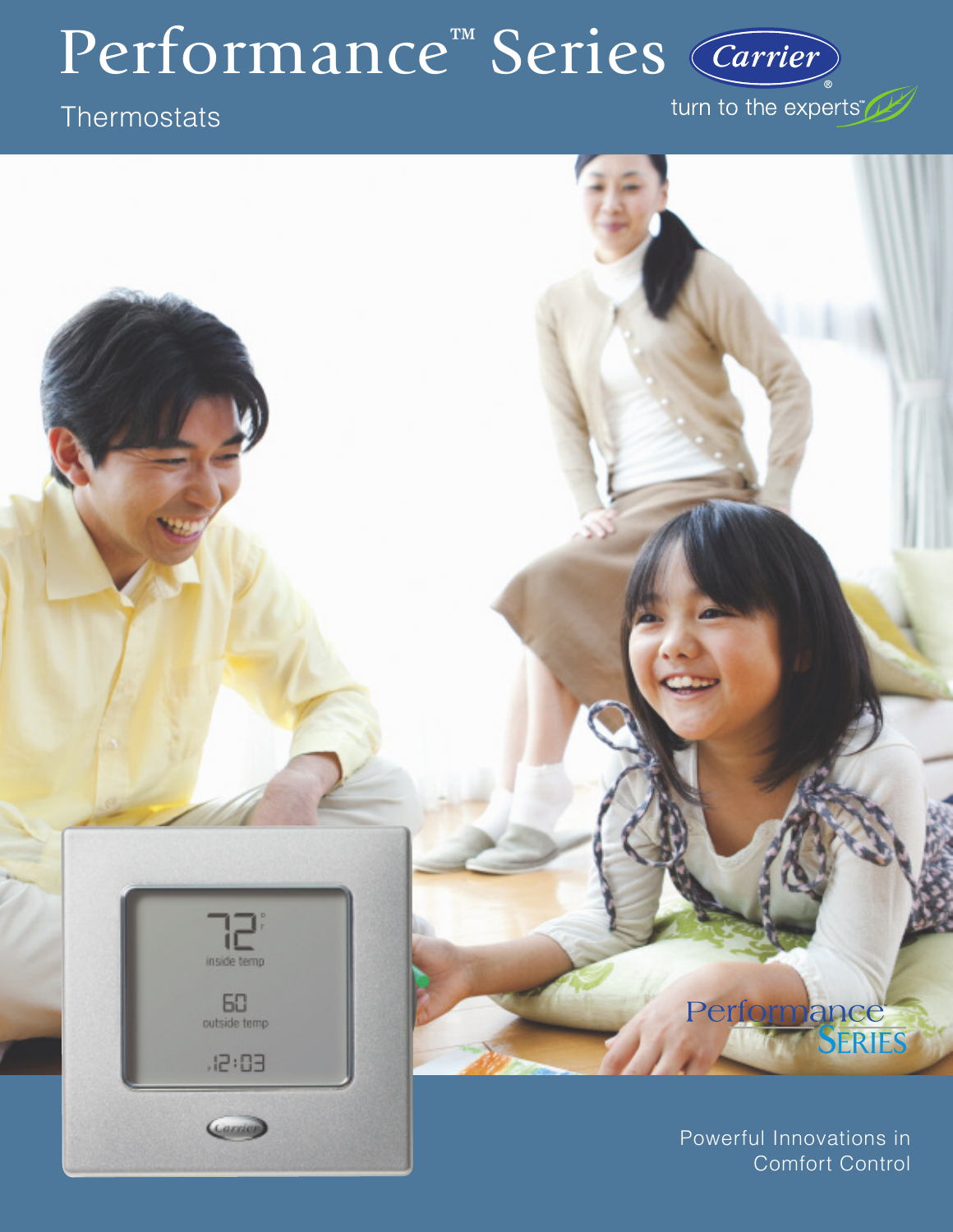# Innovation and the Environment

Over 100 years ago, a humble but determined engineer solved one of mankind's most elusive challenges by controlling the indoor environment. A



leading engineer of his day, Dr. Willis Carrier would file more than 80 patents over the course of his

comfort career. His genius would enable incredible advancements in health care, manufacturing processes, food preservation, art and historical conservation, indoor comfort and much more.

Carrier's foresight changed the world forever and paved the way for over a century of once-impossible innovations. Yet in addition to being an accomplished inventor, he was also an avid outdoorsman. Carrier recognized the power and beauty of the natural environment. This appreciation of our world and its resources continues to guide Carrier Corporation today. We will never rest on our accomplishments, but instead consistently look for ways to improve our products, our environment and our world.

To improve the comfort in your world, Carrier® Performance™ series Edge® thermostats offer superior control technology, ultra-thin profile and several options to fit your needs.



# Leaders in **Technology**



## Edge Thermostat Decorator Door Options

Designed to be as smart – and smart looking – as any other electronics in your home, both Edge thermostat models offer comfort options to fit your life and your style.

Attractive, interchangeable doors (sold separately) provide six decorator color options for your Edge thermostat. Comfort control this advanced has never fit into so many interior design schemes.









Gold Luster Saddlebrush Onyx Espresso Natural Grain Quartz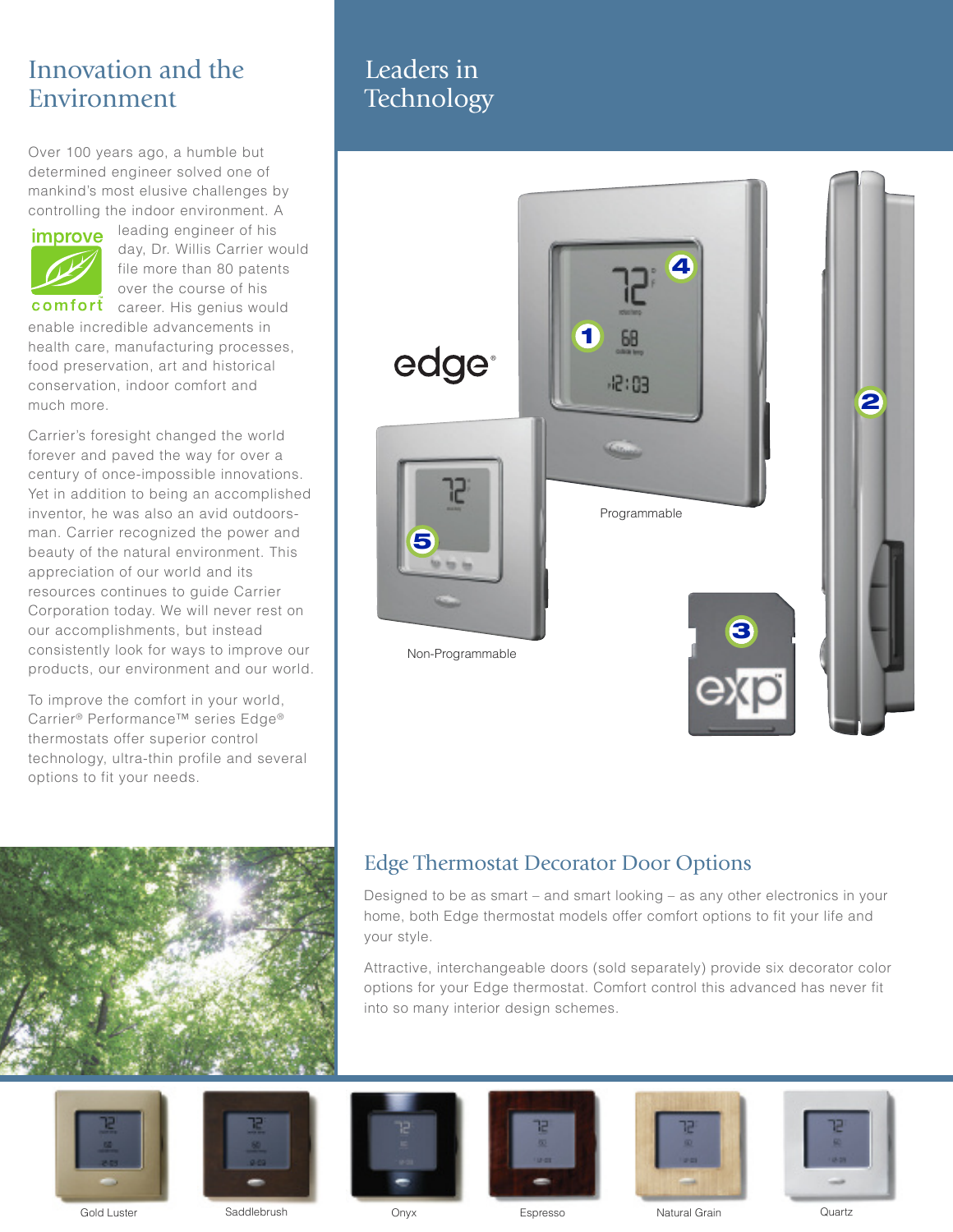

#### Easy-to-Read

The large, illuminated LCD display makes it easier than ever to monitor your home's indoor temperature, the temperature outside and current time. You will also receive convenient, on-screen reminders to replace filters, UV lamps or your humidifier pad.

### Attractive, Low Profile **2 5**

With the Performance™ series Edge® thermostats, thin is definitely in. Less than one-inch thick and with several available decorator door colors (sold separately), this stylish and attractive thermostat makes a great home fashion accessory while providing the comfort control you and your family deserve.



#### Customizable from Your Wall or Desktop

With Carrier ExP® technology, our Edge thermostat can be programmed from a computer using a digital memory card. Every decision you can make at your thermostat can be made on the computer, including customizable seven-day programming, four settings per day, vacation settings, and more. Simply insert the card back into the thermostat and your settings will transfer automatically.

# It's About Your Comfort

All year long, humidity affects the temperature at which you feel most comfortable. That's why Ideal Humidity System® technology plays such an important role in your comfort. When you combine the Performance series Edge programmable thermostat, Carrier humidifier, variable-speed furnace or fan coil and a compatible Carrier air conditioner or heat pump, Ideal Humidity System technology gives you enhanced control over humidity levels for greater comfort even when your system isn't calling for heating or cooling.† You'll feel cooler at higher temperatures in the summer and warmer at lower temperatures in the winter.

The Carrier HYBRID HEAT® dual fuel system delivers peace of mind to homeowners concerned about the unpredictable nature of utility costs. This system pairs a Carrier gas furnace with a Carrier electric heat pump and the Performance series Edge thermostat. Your Carrier HYBRID HEAT dual fuel system will automatically switch between electric and gas heating as needed to keep your home comfortable while optimizing the efficiencies of each fuel source.

† Ideal Humidity System technology continually monitors indoor humidity, indoor temperature and outdoor temperature, and has the ability to turn on your comfort system just for dehumidification in the cooling season.



#### Limited Warranty

To the original owner, the Carrier Performance series Edge thermostat is covered by a 10-year parts limited warranty upon timely registration. The limited warranty period is five years if not registered within 90 days of installation. Jurisdictions where warranty benefits cannot be conditioned on registration will receive the registered limited warranty periods. See warranty certificate at carrier.com for complete details and restrictions. Be sure to ask your Carrier dealer about optional labor warranties.



#### Automatic Heating or Cooling Selection

Auto changeover means this thermostat does the thinking for you, switching seamlessly between heating and cooling operation as needed.

#### One-Touch Convenience

The Carrier® non-programmable thermostat's Touch 'N' Go® buttons make it easier than ever to select

separate, pre-set temperatures for when you are home, away for  $\overline{\mathsf{T}}$ OUCh $\cdot \mathscr{U} \cdot$ GO $^\circ$ the day or sleeping. One-touch



convenience lets you maximize comfort when you are there, and maximize efficiency and savings when you are away or asleep.